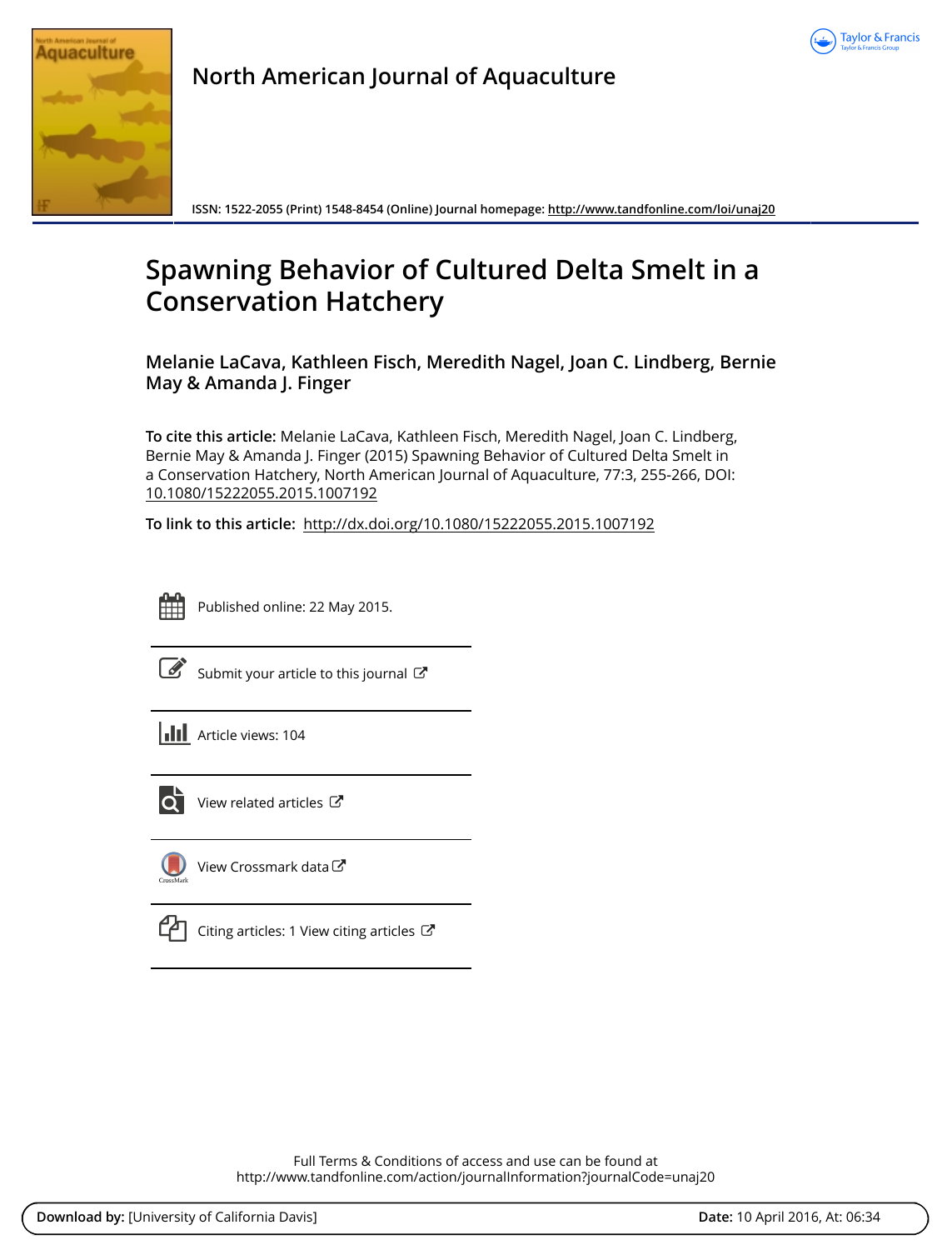#### **ARTICLE**

## **Spawning Behavior of Cultured Delta Smelt in a Conservation Hatchery**

#### **Melanie LaCava**

*Genomic Variation Lab, Department of Animal Science, University of California–Davis, One Shields Avenue, Davis, California 95616, USA*

#### **Kathleen Fisch**

*Genomic Variation Lab, University of California–Davis, One Shields Avenue, Davis, California 95616, USA*

#### **Meredith Nagel and Joan C. Lindberg**

*Fish Culture and Conservation Laboratory, Biological and Agricultural Engineering, University of Califonia–Davis, One Shields Avenue, Davis, California 95616, USA*

#### **Bernie May and Amanda J. Finger\***

*Genomic Variation Lab, Department of Animal Science, University of California–Davis, One Shields Avenue, Davis, California 95616, USA*

#### *Abstract*

**Understanding reproductive behavior of sensitive species is crucial for their conservation. The Delta Smelt** *Hypomesus transpacificus* **is a federally threatened, state-endangered fish whose reproductive behavior is poorly understood. We used genetic techniques to investigate the spawning behavior of cultured Delta Smelt in a conservation hatchery. We conducted a natural tank-spawning experiment in a total of four separate tanks during two spawning seasons. Delta Smelt were allowed to spawn in order to investigate spawning patterns using genetic parentage analysis of larvae produced. In total, 2,474 larvae were assigned two parents with >80% likelihood. Of the adults that had larvae assigned to them, males spawned on average 2.8 times and females 1.7 times. The mean number of larvae produced by females was 40.7, while males produced a mean number of 19.2 larvae during a single spawning season. Genetic diversity was reduced from the parent population to the offspring population, as indicated by a small but significant reduction in heterozygosity. Finally, we found no evidence that Delta Smelt preferred to mate with unrelated individuals.**

Conservation hatcheries must often balance production considerations with, among other things, domestication selection (e.g., Bryant and Reed 1999; Waples 1999), maximization of overall genetic diversity in the captive population, and minimization of inbreeding (e.g., Ballou 1984; Allendorf and Luikart 2007; Frankham 2008; Fraser 2008). Conservation hatcheries therefore benefit from a full understanding of the biology of the species both in captivity and in the wild. However, it can be

difficult to gain knowledge of rare and sensitive species, some of which may have never been observed spawning in the wild. For such species, gaining knowledge of reproductive behavior can inform genetic management both in situ and in a hatchery setting (e.g., Fraser 2008).

One way to indirectly observe reproductive patterns is to perform genetic parentage analysis (e.g., Chakraborty et al. 1988). This requires both parent and offspring genotypes, which are

<sup>\*</sup>Corresponding author: ajfinger@ucdavis.edu

Received July 7, 2014; accepted December 21, 2014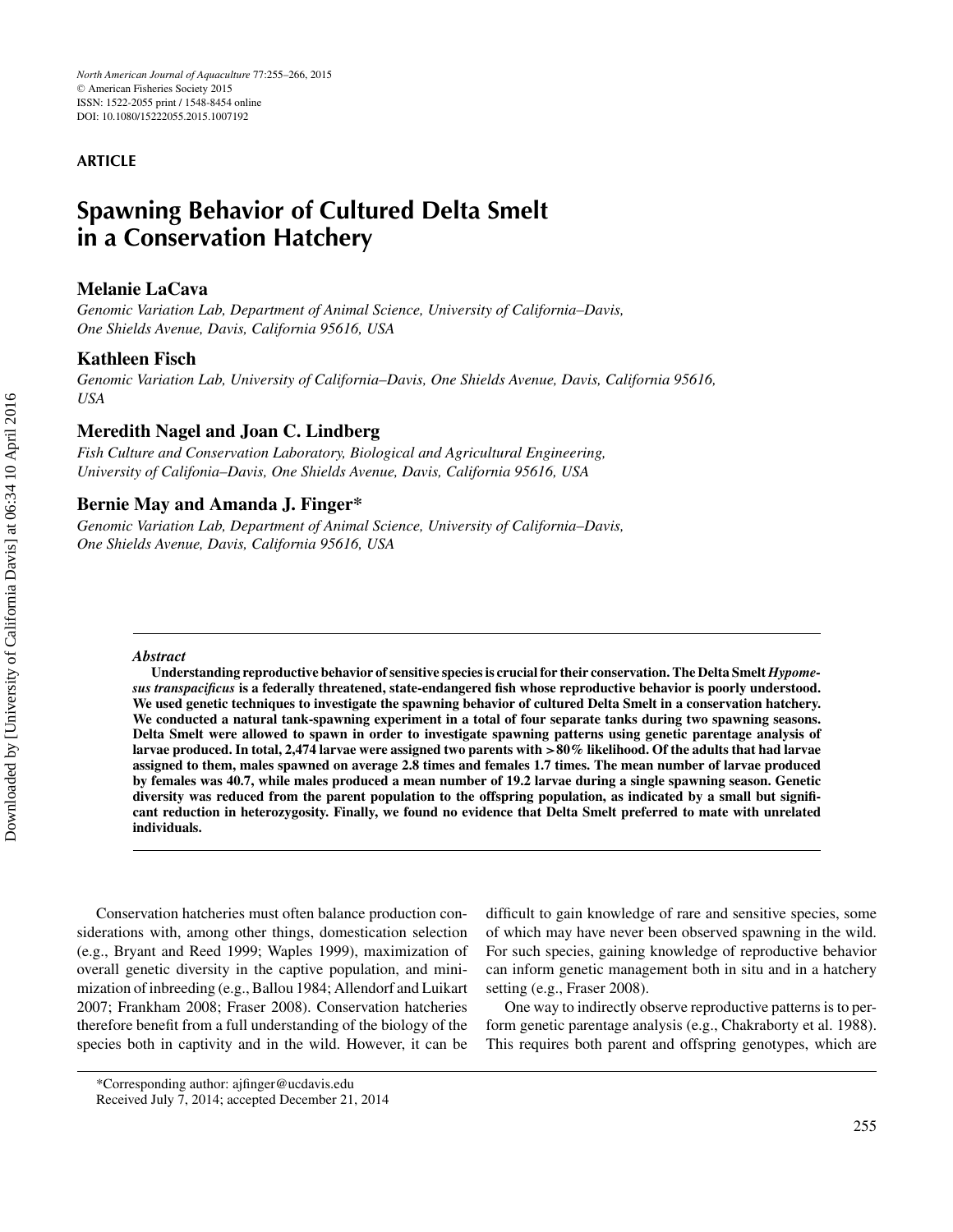then used to assign offspring to parents. Genetic parentage analysis is commonly used to characterize the mating system and reproductive behavior of fish that mass spawn (e.g., White Seabass *Atractoscion nobilis*: Gruenthal and Drawbridge 2012; Atlantic Cod *Gadus morhua*: Bekkevold et al. 2002). In a hatchery setting, genetic parentage analysis has also been used to analyze reproductive success or fitness of hatchery fish (e.g., Baumsteiger et al. 2008; Anderson et al. 2013), assess breeding protocols in captive settings (Rio Grande Silvery Minnow *Hybognathus amarus*: Osborne et al. 2013), and maintain genetic diversity (Delta Smelt *Hypomesus transpacificus*: Fisch et al. 2013). Furthermore, by assigning parents to offspring, researchers can estimate population parameters, such as the likelihood that individuals mate with related individuals, the number of times males and females are likely to spawn in a season, and variance in reproductive success in a population. Genetic parentage analysis is a natural choice for exploring the reproductive behavior of Delta Smelt, which is intensively managed in a conservation hatchery, yet has poorly understood mating patterns.

Delta Smelt, a small fish in the family Osmeridae, is endemic to the upper San Francisco Estuary (SFE), specifically in the Sacramento–San Joaquin Delta and Suisun Bay (McAllister 1963; Wang 1986; Moyle 2002). In 1993, the U.S. Fish and Wildlife Service (USFWS) listed Delta Smelt as threatened under the U.S. Endangered Species Act, and the state of California changed their listing from threatened to endangered in 2010 due to further population declines (USFWS 1993; CDFG 2010). As part of a larger trend, Delta Smelt have been identified as the most serious example of pelagic organism decline (POD) occurring in the SFE, due to the species' rapid decline and small native range (Sommer et al. 2007). The population health of Delta Smelt directly impacts California water politics by affecting the operation of state and federal pumping stations that deliver water to both cities and farms (Bennett 2005 and citations therein). Despite the pivotal role that Delta Smelt play in California water politics, many ecologically and biologically important life history traits, such as reproductive behavior, are poorly understood (e.g., Bennett 2005).

It is commonly thought that Delta Smelt live in the freshwater–saltwater mixing zone in the SFE in turbid water (typically above 12–18 NTU: Feyrer et al. 2007, 2010; Nobriga et al. 2008). Delta Smelt typically live for 1 year and die after spawning, although a small but unknown proportion of 2-year-old fish have been observed (Moyle 2002; Bennett 2005). Spawning behavior in the wild has not been directly observed, but based on capture of the pelagic larvae and adults, it is thought that Delta Smelt spawn in freshwater from February to May (Wang 1986). Exact spawning locations are unknown, as areas where eggs have been deposited have not been found (Bennett 2005). Adult females are believed to spawn at one time or over a short period of time, based on the presence of a large quantity of eggs of nearly identical size and development stage in adult females (Mager et al. 2004). Delta Smelt employ external fertilization, and clutch size ranges from 1,200–2,600 eggs

(Moyle et al. 1992). Much of the information about Delta Smelt spawning behavior has come from the University of California (UC) Davis Fish Conservation and Culture Lab (FCCL), where culture techniques for Delta Smelt were developed, and a refuge population provides a genetic bank for conservation purposes (Fisch et al. 2013; Lindberg et al. 2013).

To examine reproductive behaviors of Delta Smelt, we conducted natural spawning experiments at the FCCL where fish were allowed to freely mate in tanks. Herein, natural refers to a situation where gametes are not manually expressed and crossed in vitro (strip-spawned) and adults are not stimulated with hormones. We then used genetic parentage analysis to assign parentage to larvae that were hatched from collected eggs and reared to 7 d. The goals of this study were to answer the following questions: (1) How many individuals within a tank produce viable offspring during the season? (2) Can males and females spawn more than once in a season? (3) What are the relative contributions of adult individuals and different mating pairs to offspring produced during a spawning event? (4) Are Delta Smelt more likely to mate with unrelated individuals? (5) What are some genetic consequences of allowing Delta Smelt to spawn naturally?

#### **METHODS**

*Hatchery facility and fish rearing.—*The FCCL has learned to culture the sensitive Delta Smelt by means of experimentation, observation, and trial and error (see Lindberg et al. 2013 for detailed information on culture techniques). In brief, fish are cultured at the FCCL out of doors in black 1.52-m-diameter (1,100 L) tanks that have bare floors and shade-cloth covers and are supplied by a water flow-through system (8 L/min). For the younger life stages of Delta Smelt, the FCCL "greens" the water to mimic turbidity (see Lindberg et al. 2013). Throughout this experiment, the fish were fed a commercial diet daily at 3% of their body weight, and water quality (checked twice weekly) and temperature (12◦C) were kept constant.

The refuge (broodstock) population is genetically managed in collaboration with the Genomic Variation Lab (GVL) at UC Davis. Genetic management is based on maximizing retention of genetic diversity and minimizing kinship in the population (see Fisch et al. 2013 for details on genetic management). Each year, beginning in January and ending in mid-May, adult male and female Delta Smelt are tagged, and fin clips are sent to the GVL for microsatellite genotyping and parentage analysis. Based on parentage analysis, the pedigree is reconstructed and single pair crosses (SPCs) are made to minimize kinship, equalize family contribution, and maintain genetic diversity in the refuge population. Offspring from eight SPCs (16 individual parents) are placed in a tank, and fish in each tank are known collectively as a multifamily group (MFG). Each season, the FCCL houses approximately 30 MFGs (the combined total of offspring from 240 SPCs).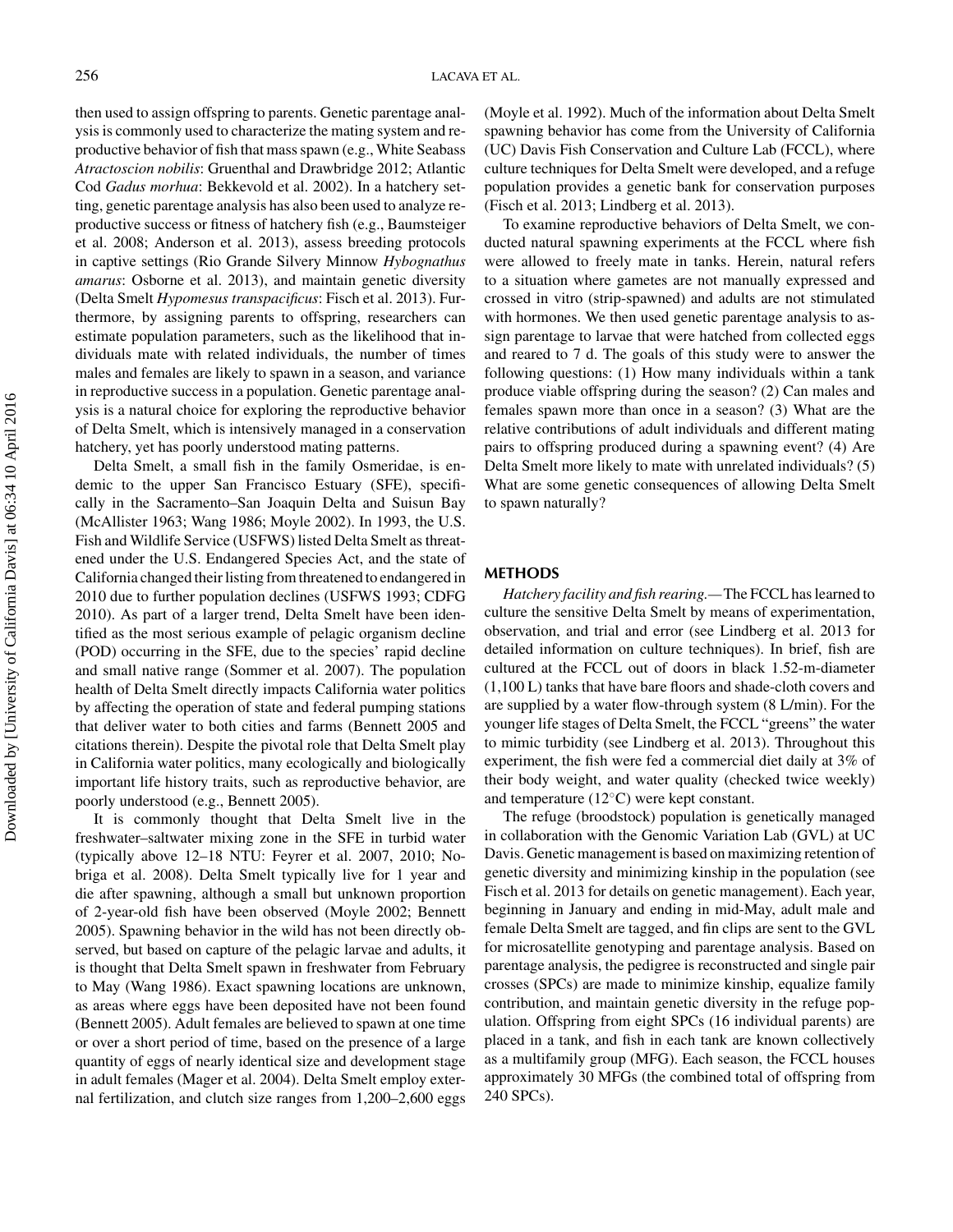TABLE 1. Spawn date, approximate number of eggs collected, number of offspring genotyped with 80% data, number of offspring assigned to two parents with >80% probability, number of adults assigned parentage (parents), and number of unique adult pairs for Delta Smelt from tank A (300 adults) and tank B (310 adults). Values were combined (rather than summed) in Parents, and Unique Pairs columns, as some parents spawned more than once.

| Date     | Approximate<br>larvae hatched | Offspring $\geq 80\%$<br>genotype data | Offspring assigned<br>two parents | Parents | Unique<br>pairs |
|----------|-------------------------------|----------------------------------------|-----------------------------------|---------|-----------------|
|          |                               | <b>Tank A</b>                          |                                   |         |                 |
| Feb 15   | 480                           | 92                                     | 88                                | 33      | 58              |
| Feb 18   | 6,000                         | 89                                     | 87                                | 36      | 60              |
| Feb 21   | 8,800                         | 89                                     | 89                                | 34      | 56              |
| Mar 7    | 3,200                         | 91                                     | 90                                | 35      | 59              |
| Mar 10   | 2,000                         | 92                                     | 91                                | 40      | 53              |
| Mar 15   | 3,280                         | 91                                     | 87                                | 33      | 49              |
| Mar 16   | 3,200                         | 91                                     | 90                                | 31      | 49              |
| Apr 12   | 8,000                         | 90                                     | 85                                | 39      | 60              |
| Apr 13   | 3,800                         | 89                                     | 88                                | 36      | 69              |
| Apr 25   | 2,500                         | 92                                     | 92                                | 44      | 65              |
| Mean     | 4,126                         | 90.6                                   | 88.7                              | 36      | 57.8            |
| Combined |                               |                                        |                                   | 184     | 572             |
| Total    | 41,260                        | 906                                    | 887                               |         |                 |
|          |                               | <b>Tank B</b>                          |                                   |         |                 |
| May 3    | 560                           | 89                                     | 87                                | 30      | 46              |
| May 10   | 6,800                         | 84                                     | 75                                | 36      | 51              |
| May 11   | 1,600                         | 86                                     | 81                                | 35      | 46              |
| May 20   | 2,400                         | 86                                     | 82                                | 31      | 44              |
| Mean     | 2,840                         | 86.3                                   | 81.25                             | 33      | 46.8            |
| Combined |                               |                                        |                                   | 98      | 185             |
| Total    | 11,360                        | 345                                    | 325                               | 132     |                 |

*Experimental design.—*Four individual natural-spawning experiments were performed at the UC Davis FCCL in Byron, California. There were two tanks containing unsexed adults (∼9-month-old adults where sex is unknown) during the 2011 season: tank A ( $n = 300$  adults) and tank B ( $n = 310$  adults) (Table 1). Another two tanks contained sexed ∼9-month-old adults during the 2012 season: tank C ( $n = 101$  adults) and tank  $D(n = 46$  adults) (Table 2). Adults for each tank were collected from two different MFGs from the captive population of Delta Smelt raised at the FCCL (Fisch et al. 2013; Lindberg et al. 2013); adults in tank A were full sibling offspring from two MFGs (32 potential parents), adults in tank B were full sibling offspring from two different MFGs. Tanks C and D were similarly stocked with adult Delta Smelt. In the first year (2011) the experiment was initiated in February, without prior assignment of sex, as fish were sexually immature and sex could not be determined, and ended in April (tank A) or May (tank B). In the second year (2012) we began the experiment in March so that the sexes of all adults were identified. The sex of the fish was determined by applying a small amount of pressure to the abdomen and observing expression of either milt or underdeveloped eggs. Generally, the sex ratio is very close to 1:1 when immature fish are randomly sampled (M. Nagel, unpublished data). Assigning sexes facilitates calculating the effective number of male and female breeders, the number of times a sire or dam can mate, and increases confidence in parentage analysis. All adults were fin clipped for genetic analysis.

*Egg collection and incubation.—*During the spawning season, FCCL staff checked tanks each morning from Monday to Friday to feel for the presence of eggs by running a hand around the tank walls and floor. When eggs were found, staff wiped the surface of the tanks by hand to loosen the adhesive eggs and then partially drained the tank into a fine mesh net to collect the eggs (T. Stevenson, University of California– Davis, personal communication). In most cases, eggs were only incubated if more than 500 live eggs (less than a full clutch) were estimated. The number of eggs was estimated volumetrically (eggs are approximately 1 mm in diameter, 100  $eggs = 1$  mL). Eggs were then treated with bentonite clay to make them less adhesive and then incubated in upwelling column incubators (Lindberg et al. 2013) until they hatched, approximately 10 d later. The larvae hatched into buckets, where they were collected, euthanized, and preserved in ethanol for genetic analysis.

*DNA extraction and microsatellite analysis.—*We analyzed a 1-mm<sup>2</sup> fin clip from each adult, and randomly selected 95 whole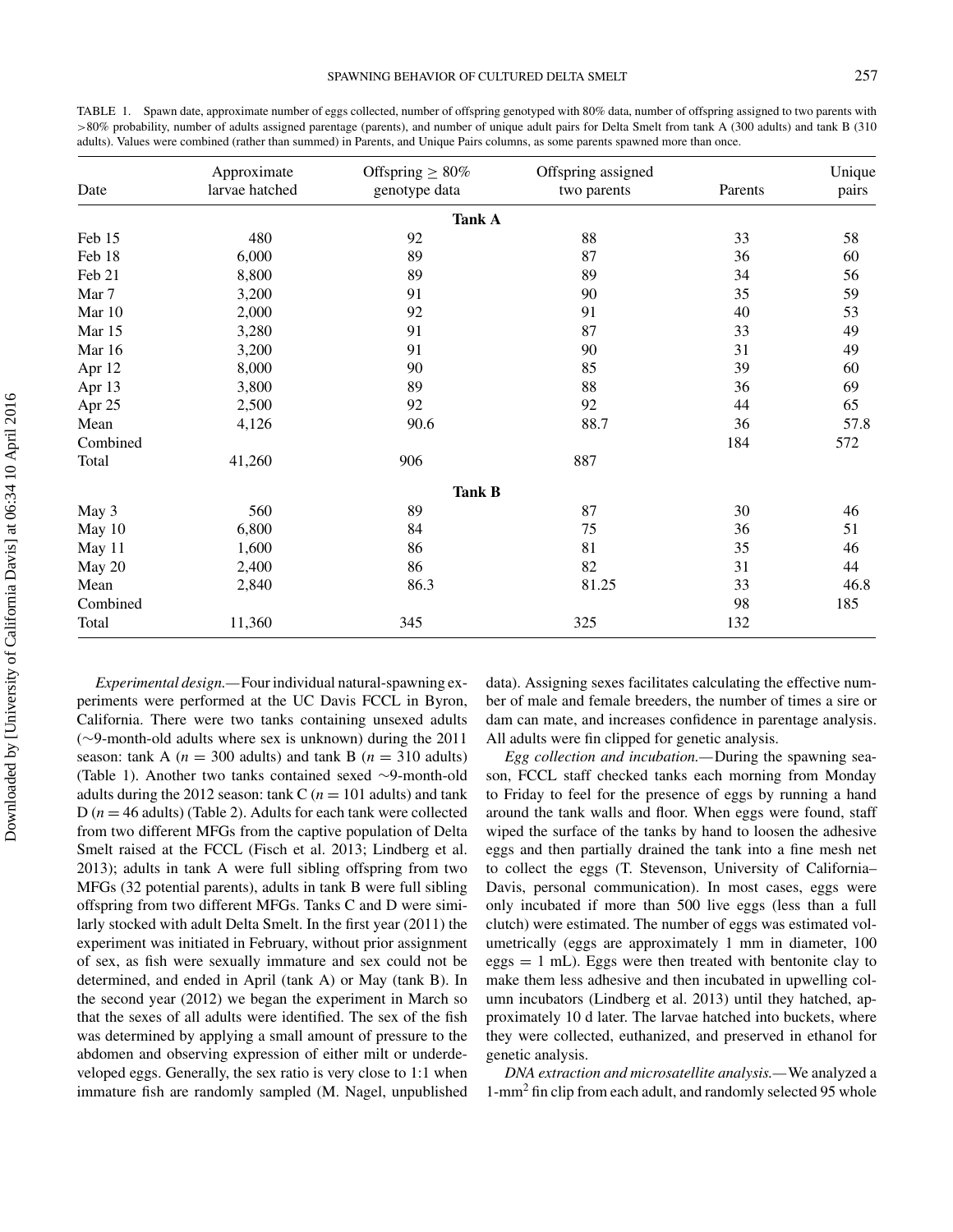#### 258 LACAVA ET AL.

TABLE 2. Spawn date, estimated number of larvae hatched, number of larvae with >80% genotype data, number of larvae assigned sire and dam, number of males assigned as sires ( $N_s$ ), effective number of sires ( $N_{es}$ ), number of females assigned as dams ( $N_d$ ), effective number of dams ( $N_{ed}$ ), number of unique sire–dam pairs, change in inbreeding *(AF)*, demographic *N<sub>e</sub>*, for Delta Smelt from tank C (37 adult females and 64 adult males) and tank D (22 adult females and 24 adult males). Values were combined rather than summed in  $N_s$ ,  $N_{es}$ ,  $N_d$ ,  $N_{ed}$ , Unique Pairs,  $\Delta F$ , and Demographic  $N_e$  columns because some adults spawned more than once.

| Date     | Approximate<br>larvae hatched | Offspring $\geq$<br>80% genotype<br>data | Offspring<br>assigned sire<br>and dam | $N_{s}$       | $N_{es}$ | $N_d$          | $\mathcal{N}_{ed}$ | Unique<br>pairs | $\Delta F$ | Demographic<br>$N_e$ |
|----------|-------------------------------|------------------------------------------|---------------------------------------|---------------|----------|----------------|--------------------|-----------------|------------|----------------------|
|          |                               |                                          |                                       | Tank C        |          |                |                    |                 |            |                      |
| Mar $15$ | 400                           | 81                                       | 79                                    | 8             | 4.47     | 3              | 2.27               | 9               | 0.08       | 6.02                 |
| Mar $16$ | 400                           | 81                                       | 80                                    | 12            | 8.47     | 4              | 2.01               | 18              | 0.08       | 6.49                 |
| Apr 2    | 400                           | 86                                       | 83                                    | 19            | 10.78    | 5              | 4.01               | 28              | 0.04       | 11.69                |
| Apr 3    | 200                           | 91                                       | 90                                    | 14            | 10.74    | 6              | 2.73               | 21              | 0.06       | 8.70                 |
| Apr 4    | 200                           | 90                                       | 84                                    | 14            | 8.32     | 5              | 2.62               | 25              | 0.06       | 7.97                 |
| Apr 18   | 200                           | 87                                       | 84                                    | 16            | 13.96    | 4              | 2.73               | 33              | 0.06       | 9.14                 |
| Apr 20   | 250                           | 91                                       | 90                                    | 11            | 5.51     | 3              | 1.09               | 11              | 0.14       | 3.65                 |
| Apr 24   | 300                           | 90                                       | 89                                    | 9             | 4.52     | $\mathfrak{2}$ | 1.02               | 9               | 0.15       | 3.34                 |
| Apr 26   | 2,000                         | 79                                       | 79                                    | 12            | 7.77     | 3              | 2.41               | 16              | 0.07       | 7.36                 |
| Apr 30   | 150                           | 94                                       | 94                                    | 16            | 6.51     | $\mathfrak{2}$ | 1.74               | 20              | 0.09       | 5.50                 |
| May 10   | 200                           | 90                                       | 85                                    | 11            | 7.40     | $\mathfrak{2}$ | 1.99               | 20              | 0.08       | 6.27                 |
| May 14   | 200                           | 87                                       | 84                                    | 12            | 6.04     | 5              | 1.46               | 16              | 0.11       | 4.71                 |
| Mean     | 408                           | 87.25                                    | 85.08                                 | 13            | 7.87     | 4              | 2.17               | 17.9            | 0.09       | 6.74                 |
| Combined |                               |                                          |                                       | 51            | 25.16    | 23             | 13.81              | 194             | 0.01       | 36.24                |
| Total    | 4,900                         | 1,047                                    | 1,021                                 |               |          |                |                    | 229             |            |                      |
|          |                               |                                          |                                       | <b>Tank D</b> |          |                |                    |                 |            |                      |
| Mar 26   | 100                           | 88                                       | 88                                    | 10            | 6.46     | 5              | 2.42               | 14              | 0.07       | 7.05                 |
| Apr 12   | 150                           | 73                                       | 73                                    | 7             | 3.88     | $\overline{c}$ | 1.56               | 10              | 0.11       | 4.44                 |
| Apr 25   | 1,500                         | 89                                       | 78                                    | 11            | 7.87     | 3              | 1.33               | 15              | 0.11       | 4.64                 |
| Mean     | 583                           | 83.33                                    | 79.7                                  | 10            | 6.07     | 3              | 1.56               | 13              | 0.10       | 5.38                 |
| Combined |                               |                                          |                                       | 15            | 8.19     | 8              | 4.99               | 37              | 0.04       | 12.40                |
| Total    | 1,750                         | 250                                      | 239                                   |               |          |                |                    | 39              |            |                      |

larvae per spawn date for genetic analysis. Whole genomic DNA was extracted using the DNeasy Tissue Kit protocol (QIAGEN, Valencia, California). Multiplex PCR amplifications were performed for 15 microsatellite loci in five multiplex reactions described in Fisch et al. (2009) (Table 3). The microsatellite markers were designed specifically for Delta Smelt and have been tested for presence of null alleles, linkage disequilibrium, and usefulness for parentage analysis in the broodstock (Fisch et al. 2009). The PCR products were visualized using an ABI Genetic Analyzer 3730xl (Life Technologies, Carlsbad, California) by combining 2  $\mu$ L of PCR product, 8.8  $\mu$ L formamide, and 0.2 µL LIZ500 size standard and heating this mixture at  $95^{\circ}$ C for 3 min. We used Genemapper 4.0 software (Applied Biosystems, Carlsbad, California) to genotype the loci and verified the allele scores manually.

*Parentage analysis.—*After genotyping, offspring with <80% genotyping data (<12 loci) were discarded, based on a conservative application of the suggestion of Morin et al. (2010). We used the software program MICRO-CHECKER 2.2.3 (Van Oosterhout et al. 2004) to detect the presence of null alleles and scoring errors in all four tanks. We used COLONY version 2.0 (Jones and Wang 2010) to conduct parentage analysis using a maximum likelihood method. Selected options in COLONY were as follows: polygamous mating system for males and females, medium-length runs, and a probability of 1.0 that the parent was genotyped. For the parents of unknown sex in both tanks from 2011, we included the genotypes of all parents in both the mother and father genotype (even those with  $<80\%$ ) genotype data) files to ensure all potential parent crosses could be identified and verified manually to ensure that the same individual adults were never assigned as both sire and dam. For tanks C and D, where sex of the parents was known, we used separate input files for potential mothers and potential fathers.

*Parent relatedness.—*To estimate relatedness of assigned male–female pairs in tanks C and D, we used COLONY (Jones and Wang 2010). Half-sibling relationships were not possible given the pedigrees of the parent fish, which could only be unrelated, cousins, or full siblings. We calculated the number of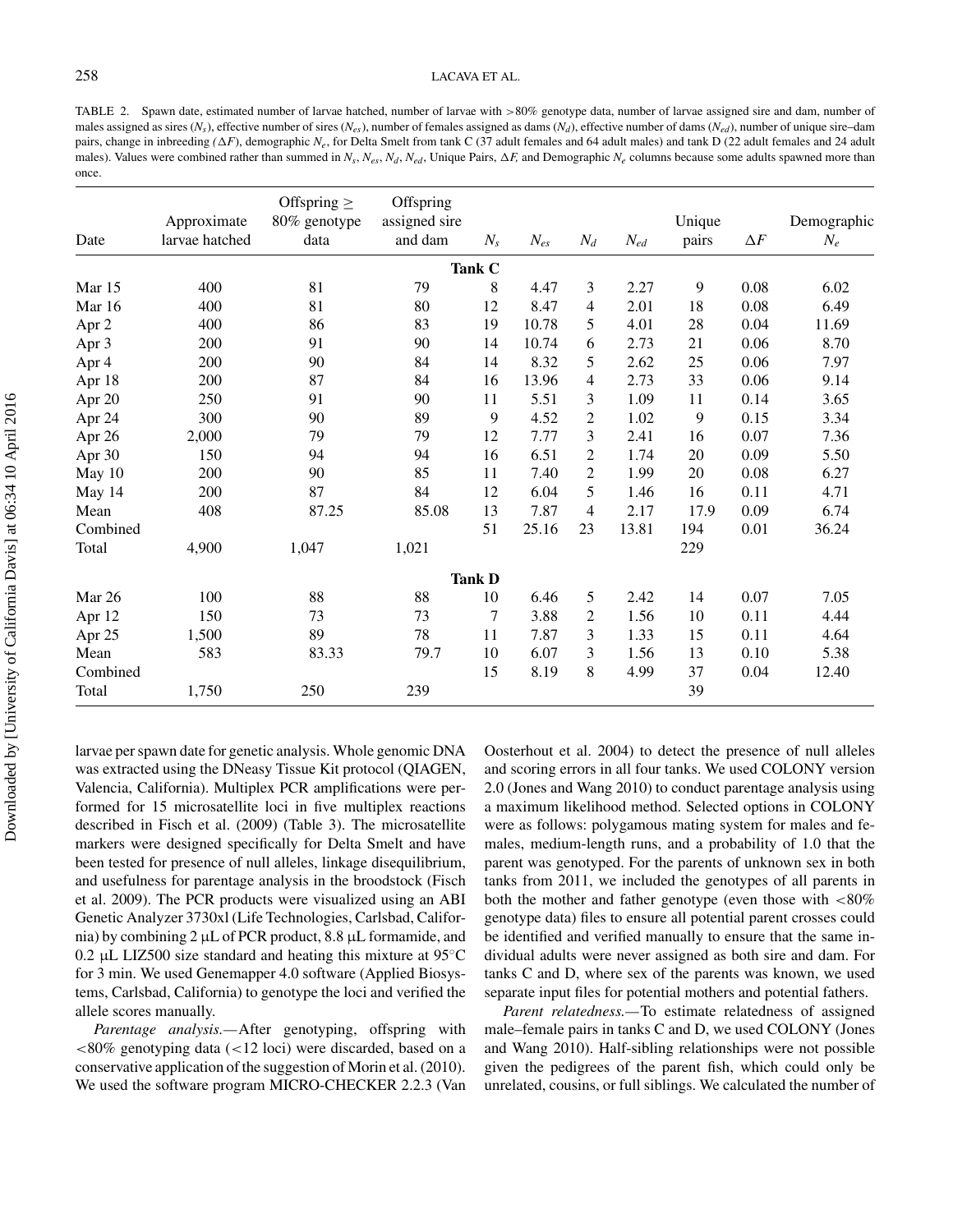TABLE 3. Fifteen microsatellite loci for Delta Smelt used in this study: number of alleles per locus  $(N_a)$ , observed heterozygosity  $(H_o)$ , and expected heterozygosity (*He*) observed in this study when all parent tanks were combined.

| Locus  | $N_a$ | H <sub>o</sub> | $H_e$ |
|--------|-------|----------------|-------|
| Htr103 | 16    | 0.495          | 0.508 |
| Htr104 | 7     | 0.906          | 0.917 |
| Htr107 | 22    | 0.789          | 0.803 |
| Htr109 | 14    | 0.903          | 0.922 |
| Htr114 | 23    | 0.584          | 0.553 |
| Htr115 | 26    | 0.955          | 0.962 |
| Htr116 | 7     | 0.961          | 0.945 |
| Htr117 | 24    | 0.878          | 0.866 |
| Htr118 | 4     | 0.948          | 0.87  |
| Htr119 | 47    | 0.931          | 0.929 |
| Htr120 | 14    | 0.959          | 0.934 |
| Htr126 | 23    | 0.827          | 0.809 |
| Htr128 | 36    | 0.927          | 0.903 |
| Htr129 | 5     | 0.727          | 0.709 |
| Htr131 | 25    | 0.236          | 0.233 |
| Mean   | 19.53 | 0.80           | 0.79  |

expected sibling pairs and the number of expected nonsibling pairs of parents based on the calculated genetic relatedness of the parental population. We then calculated the number of observed sibling and nonsibling pairs assigned as parents to the genotyped offspring. We used a chi-square test to test the null hypothesis that sibling crosses are no more likely than nonsibling crosses.

*Genetic diversity and effective population size.—*Observed and expected heterozygosity values ( $H_o$  and  $H_e$ , respectively) for adult groups in each tank, analyzed offspring from each spawn date, and total combined analyzed offspring from each tank were calculated using the software program GenAlEx (Peakall and Smouse 2006, 2012). We used a *t*-test assuming unequal sample variances to determine whether changes in observed heterozygosity from parent to offspring tank were statistically significant.

We calculated demographic effective population size  $(N_e)$ and the resulting rate of inbreeding for tanks C and D using an equation that takes into account both variation in reproductive success of individual males and females and variation in family size derived from Lacy (1989) following Gruenthal and Drawbridge (2012):

$$
N_e = \frac{4N_{ed}N_{es}}{N_{ed} + N_{es}}.\tag{1}
$$

In equation (1) the effective number of dams, *Ned*, and sires, *Nes*, are calculated using the equations (Gold et al. 2008):

$$
N_{ed} = \frac{1}{\sum_{k=1}^{n_f} q_k^2}
$$
 (2)

and

$$
N_{es} = \frac{1}{\sum_{k=1}^{n_m} q_k^2}.
$$
 (3)

The variables  $n_f$  and  $n_m$  are the number of females and males, respectively, that contributed to the spawn, and *q* is the proportion of offspring that individual dams or sires contributed to the spawn. The rate of inbreeding  $(\Delta F)$  was then calculated using the equation from Falconer (1989):

$$
\Delta F = \frac{1}{2(N_e)}.
$$

#### **RESULTS**

The number of spawning dates analyzed (those where enough eggs were produced to be collected by the FCCL staff) varied from 3 (tank D) to 13 (tank C), and the total spawning period ranged from 17 d (tank B) to 70 d (tank A) (Tables 2, 3). During both spawning years, hatchery personnel incubated and reared from 150 to 8,800 larvae from 29 different spawn dates. From each spawn date, we extracted DNA from 95 offspring, genotyped them using 15 microsatellite loci, and conducted parentage analysis for a total of 2,755 larvae.

We detected no null alleles in our microsatellite markers and conservatively estimated the rate of scoring errors to be ∼0.01 per locus. The mean number of alleles per locus ranged from 4 (*Htr118*) to 47 (*Htr119*), with a mean of 19.53 alleles per locus (Table 3). Loci had high heterozygosity (mean  $H_e = 0.79$ , mean  $H_o = 0.80$ ).

In tanks A and B we estimated that 41,260 and 11,360 larvae, respectively, were raised to 7 d (Table 1), and of those, 906 and 345 larvae were analyzed for parentage with  $\geq$ 80% genotype data, representing 2.3% and 2.7% of viable larvae, respectively. In tanks C and D, approximately 4,900 and 1,750 larvae hatched, and 1,047 and 250 of those were analyzed for parentage with  $\geq$ 80% genotype data, representing 21.4% and 14.3% of viable larvae, respectively (Table 2).

In tank  $A$ ,  $>80\%$  genotype data for all loci were not available for 12 potential parents, and in tank B,  $\geq 80\%$  genotype data were not available for 27 potential parents; however, no parent genotype data were removed from COLONY analysis so that all potential parents could be considered for parentage assignment. For accurate parentage assignments, we discarded offspring with <80% likelihood of being assigned to two parents for tanks A and B (Table 1) and an individual sire or dam for tanks C and D (Table 2). This left 2,474 offspring assigned (with mean likelihood of assignment to an individual parent of 99%), and at least 73 offspring assigned per spawn date (Tables 1, 2).

#### **Number of Spawning Adults**

In tank A, 184 out of 300 adults (61.3%) were assigned at least one larvae, and in tank B, 101 out of 310 adults (32.6%)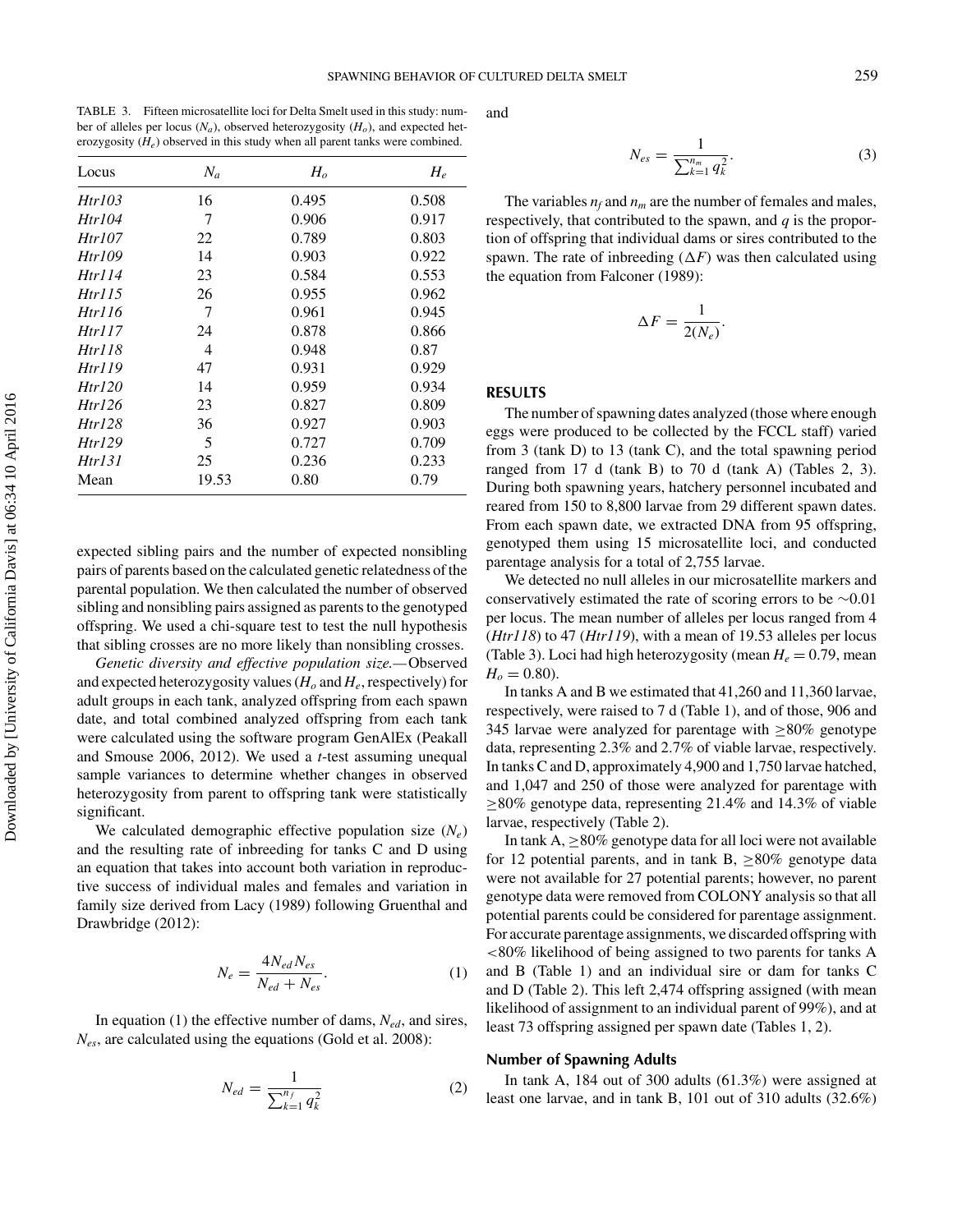

### Number of times spawned by an adult

FIGURE 1. (**a**) Number of times (from 0 to 10 individual collection dates) each potential Delta Smelt parent in tank A was assigned a larvae (e.g., 116 adults were assigned larvae on zero times, one adult was assigned larvae on eight times). (**b**) Number of times (from zero to four) each potential parent in tank B was assigned a larvae.

were assigned at least one larvae (Table 1). In tanks C and D, a higher proportion of males were assigned larvae than were females: in tank C, 80.0% of males were sires and 62.1% of females were dams. In tank D, 62.5% of males were sires and 36.4% of females were dams (Table 2).

#### **Spawning Frequency during Season**

Individual fish in tank A had at least one larvae assigned to them between one and eight times over 10 analyzed spawn dates, with a mean of 1.96 (Figure 1a). In tank B, adults had at least one larvae assigned to them between one and four times over four analyzed dates, with a mean of 1.35 (Figure 1b). When combined, individual dams in tanks C and D had offspring assigned to them a mean of 1.71 times, while sire had offspring assigned to them a mean of 2.75 times (Figure 2a, b). However, both the number of offspring produced and number of times spawned varied (see Tables S.1 and S.2 in the Supplement available with the online version of this paper for in-depth number of analyzed offspring produced by each parent in tanks C and D on each spawn date).

#### **Relative Contributions of Individuals and Unique Pairs**

Of the subsample of larvae analyzed, individual parents in tank A had up to 25 larvae assigned to them when all spawn dates were combined (mean  $= 9.69$ ) (Figure 3a), and in tank B up to 34 (mean  $= 6.62$ ) (Figure 3b). In tank C, up to 140 larvae were assigned to a given dam when all dates were combined (mean number of larvae assigned to dam  $=$  44.39) (Figure 4a) and up to 84 larvae to an individual sire (mean number of larvae assigned to sire  $= 20.14$ ) (Figure 4b). In tank D, dams produced up to 67 analyzed offspring over all spawn dates (mean offspring assigned to dam  $= 29.86$ ) (Figure 4c), and individual sires produced up to 31 analyzed offspring (mean offspring assigned to sire  $= 15.93$ ) (Figure 4d). In tanks C and D, we found that the majority of unique male–female combinations contributed ≤5 sampled larvae on a given spawn date. In tank C, 24% of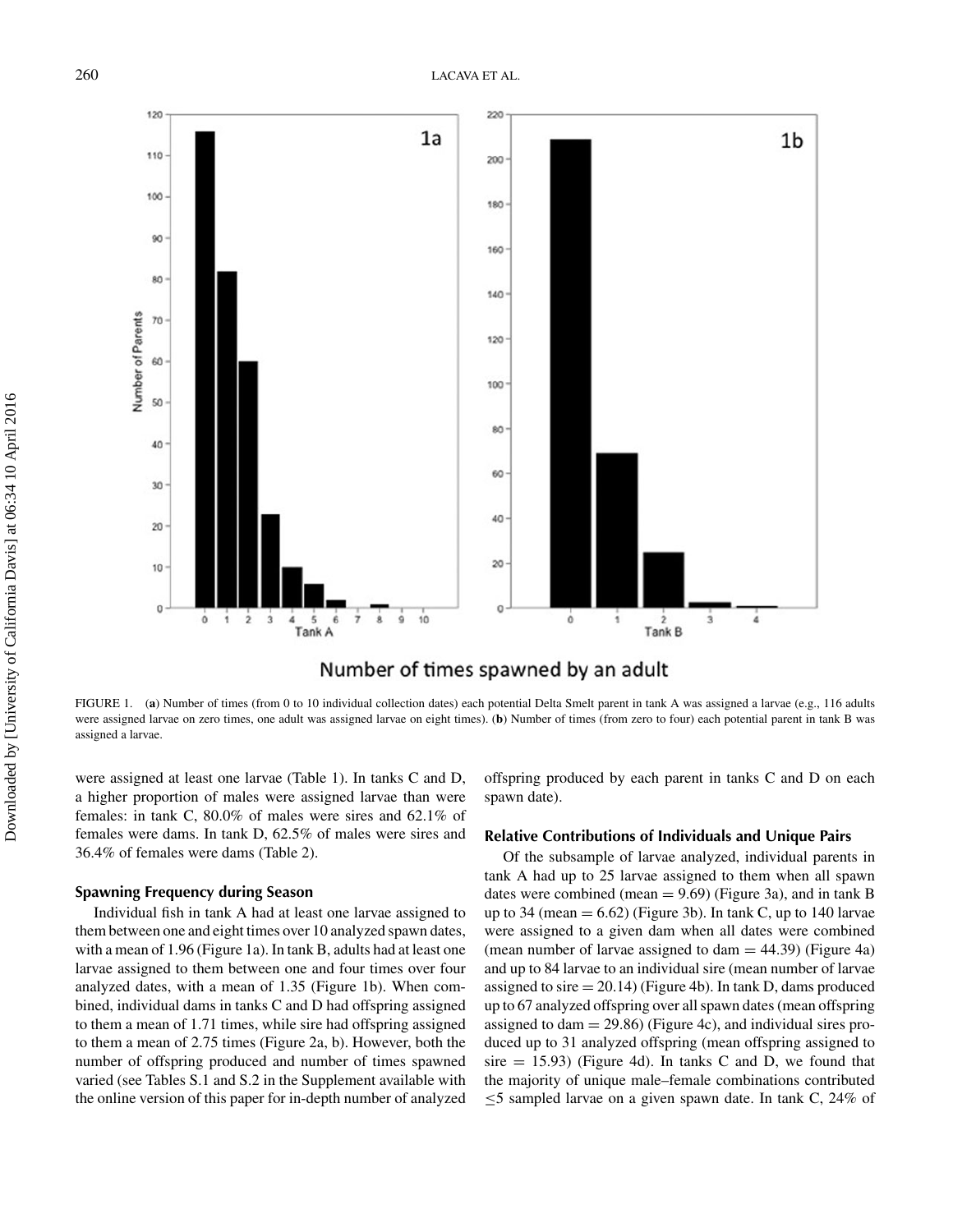

FIGURE 2. (**a**) Number of times (from 0 to 12 individual collection dates) that individual adult male and female Delta Smelt from tank C were assigned larvae (e.g., 19 males and 14 females had larvae assigned to them on zero dates). (**b**) Number of times (out of four total) that individual males and females in tank D were assigned larvae.

unique male–female pairs produced  $>5$  larvae (61.31% of the larvae analyzed). In tank D, 56.4% of unique pairs had  $\leq$ 5 larvae (20.5% of larvae), while 43.5% of unique pairs had 79.5% of larvae (those that produced >5 larvae).

#### **Preference of Related Mates**

Based on relatedness calculated in COLONY, in both tanks C and D nonsibling pairings were no more likely than sibling pairings (see Table 4 for expected and observed number of sibling and nonsibling mating pairs in both tanks). According to chi-square tests for both tanks, the number of sibling–sibling matings did not differ significantly from the number of nonsibling matings  $(P > 0.05)$  (Table 4).

#### **Genetic Diversity**

Observed heterozygosity,  $H<sub>o</sub>$ , decreased from the mean value in each tank of adults to their mean offspring values (Table 5) and was statistically significant (*t*-test assuming unequal variances:

 $P < 0.001$  for all four tanks). For example, in tank C, mean  $H_0$ of adults was 0.80 and the mean  $H<sub>o</sub>$  of all offspring analyzed for that tank was 0.74 (Table 5). Mean number of alleles per locus (*Na*) decreased from adult tank to analyzed larvae in all four tanks; however, this reduction was only statistically significant in tank D (*t*-test assuming unequal variances:  $P > 0.05$  in all tanks except tank D where  $P < 0.001$ ; Table 5).

#### **Demographic** *Ne*

The *Ned* values in tanks C and D were less than the total number of estimated parents per tank (74 and 23 for tanks C and D, respectively). When all dates were combined,  $N_{ed} = 36.24$  in  $tanh C$  and  $N_{ed} = 12.40$  in  $tanh D$  (Table 5). Mean  $\Delta F$  per spawn date in tank C was 0.09 (9.0% per generation) and in tank  $D \Delta F$ was 1.0 (10% per generation). When all dates were combined in each tank,  $\Delta F$  in tank C was 0.01 (1.0% per generation and in tank D was 0.04 (4.0% per generation).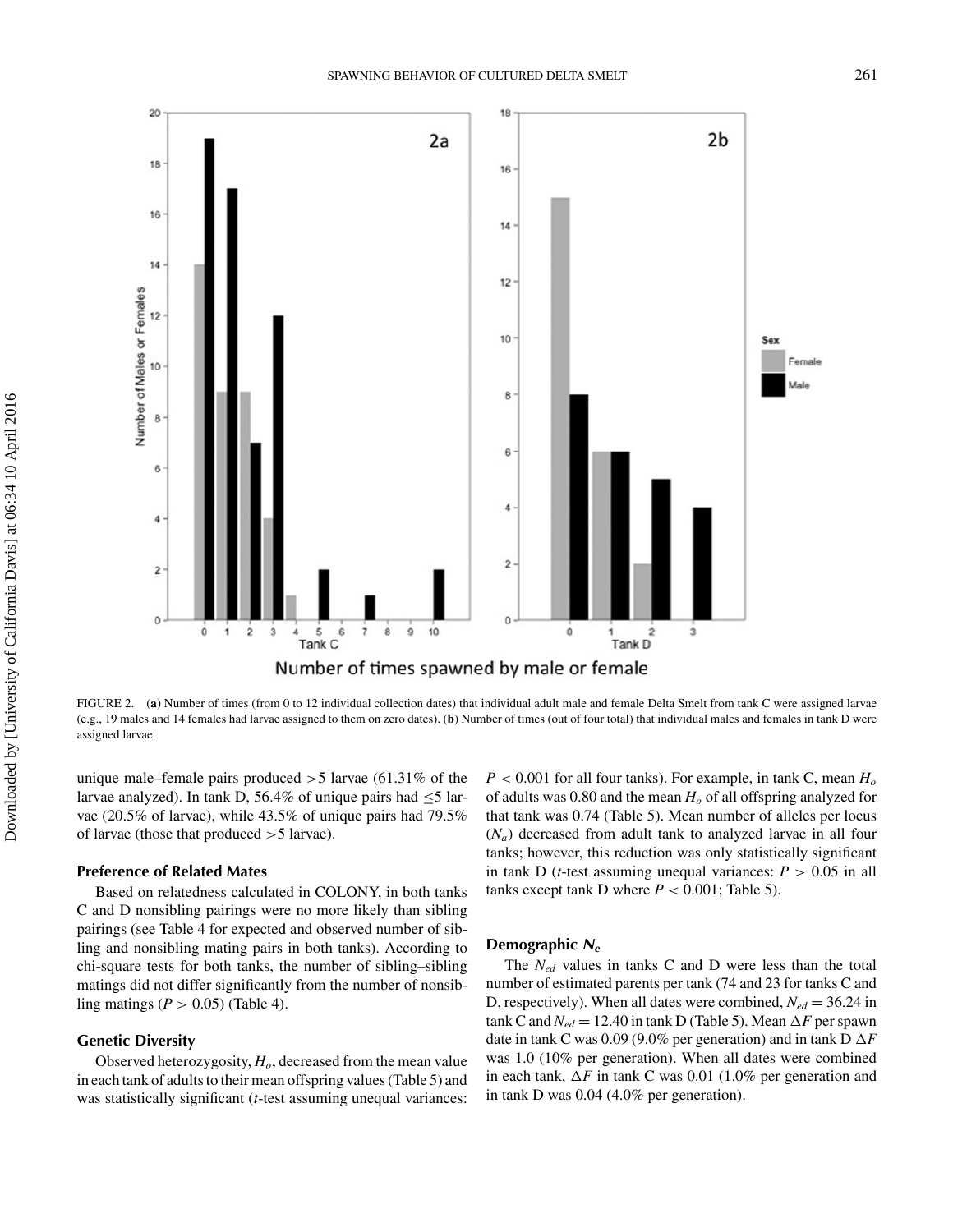![](_page_8_Figure_1.jpeg)

FIGURE 3. (a) Number of Delta Smelt larvae assigned to individual parents in tank A (e.g., 37 females only had one larvae assigned to them over the entire season). (**b**) Number of larvae assigned to parents in tank B.

#### **DISCUSSION**

This is the first experiment where Delta Smelt spawning behavior, in culture, was indirectly observed using genetic data. Although these experiments occurred in captivity, adult fish were allowed to choose their own mates, i.e., gametes were not expressed manually with in vitro fertilization. Tanks A and B were set up in the first year primarily to determine whether the experimental design was feasible (fish will spawn at that density, eggs can be collected and incubated, and larvae can be assigned parentage with high confidence). In the second year we reduced the number of adults and sexed them to gain more insight. Thus, the discussion is largely focused on tanks C and D.

During both years, we found that a large proportion of adults in tanks A and B had no larvae assigned to them (∼39% and ∼70%, respectively; Table 1). In tanks C and D, where fish were sexed, a higher proportion of females than males did not have larvae assigned to them (Table 2). Several factors may have contributed to these findings. First, some adults will not spawn in a tank environment. Second, the experiments may

have ended too early; if the duration of the experiments was extended, later-maturing fish may have spawned. Third, if more spawn dates had been analyzed (including those that produced fewer than 500 eggs) we may have detected additional sires and dams. Fourth, analyzing additional offspring on each spawn date would have improved statistical power, assigning parentage to additional sires and dams that were undetected. Nevertheless, 382 adult Delta Smelt spawned, allowing us to examine several aspects of reproductive behavior.

In the second year, by reducing the number of potential parents, we were able to analyze a greater proportion of the offspring produced (20.83% in tank C, 14.3% in tank D), thereby improving our ability to interpret the data. We found that on each spawn date, individual or small groups of males and females were likely pairing off. In addition, of the offspring analyzed, a few females contributed a disproportionate number of offspring to the next generation. For example, in tank C, female FP60 contributed a total of 140 offspring (13.7% of offspring analyzed), and in tank D, female FP17 produced 57 offspring (19.7% of offspring analyzed).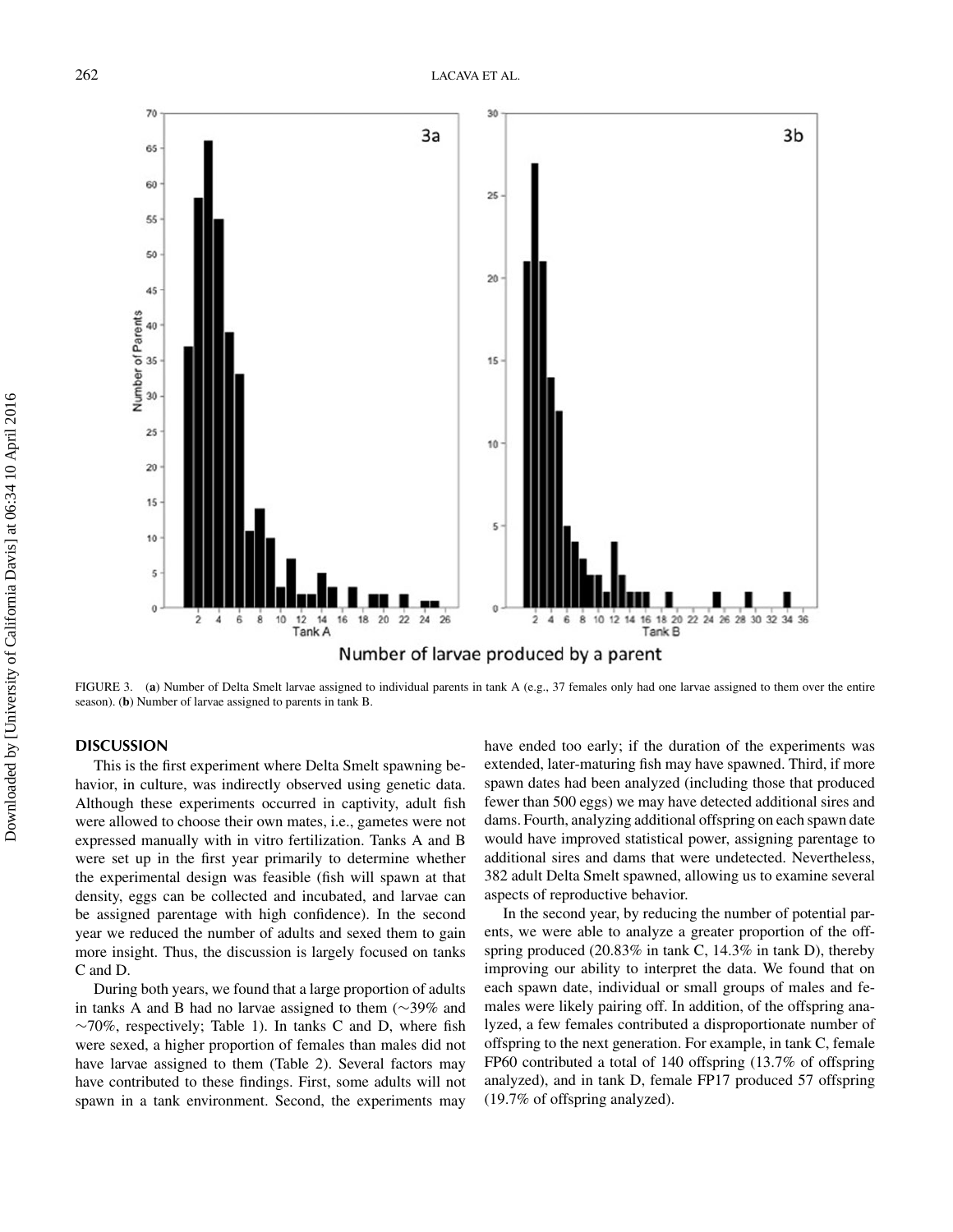![](_page_9_Figure_1.jpeg)

FIGURE 4. (**a**) Number of Delta Smelt larvae assigned to individual females in tank C (e.g., one female had 140 larvae assigned to her, 23 individual females had only one larvae assigned to them). (**b**) Number of larvae spawned by individual males in tank C. (**c**) Number of larvae spawned by individual females in tank D. (**d**) Number of larvae spawned by individual males in Tank D.

Spawning frequency over the course of a season varied between males and females. Males were assigned larvae on up to 10 dates and females on up to four dates. We chose not to group multiple analyzed dates into multiday spawning events because we could not rule out a female or male spawning on each individual analyzed date (and thereby serially spawning), and there was no clear and consistent pattern to follow in order to combine dates (this is apparent in Tables S.1 and S.2). In some cases, sires or dams may not have contributed to a specific analyzed date. In addition, FCCL staff may have missed a small number of eggs on a given date, which were then inadvertently combined with eggs from a later date. For example, in tank C, female FP60, had offspring assigned to her on four different dates: 47 offspring on March 15 and 53 on March 16, which may have comprised a single spawning event. Then FP60 had 39 offspring assigned on May 10, and one on May 14, indicating a second or possibly third spawn. The single egg collected on May 14 may have been left over from May 10, or she may have serially spawned. In future studies, eggs can be examined for developmental stage

to determine whether they are from the same or different spawn dates. In addition, future studies could conduct postseason dissections to reveal how many females held their eggs and did not spawn at all (potentially due to the unnatural tank environment).

In addition to the above data for FP60, we found evidence that three more dams (FP65, FP75, and FP54) in tank C may have serially or fractionally spawned over the course of a few days, rather than releasing the whole clutch at once. Female FP65 had 7, 10, and 41 offspring assigned to her on April 2, 3, and 4, respectively. Females FP75 and FP54 also produced large numbers of offspring on April 2 and 3 (23 and 27 offspring, and 24 and 46 offspring, respectively; see Supplement). We did not observe this pattern in tank D as no proximate dates were analyzed.

#### **Effective Population Size and Genetic Diversity**

Our findings of reduced heterozygosity and reduced *Ned* led us to conclude that allowing fish to spawn naturally in the hatchery would increase genetic drift and inbreeding, causing the loss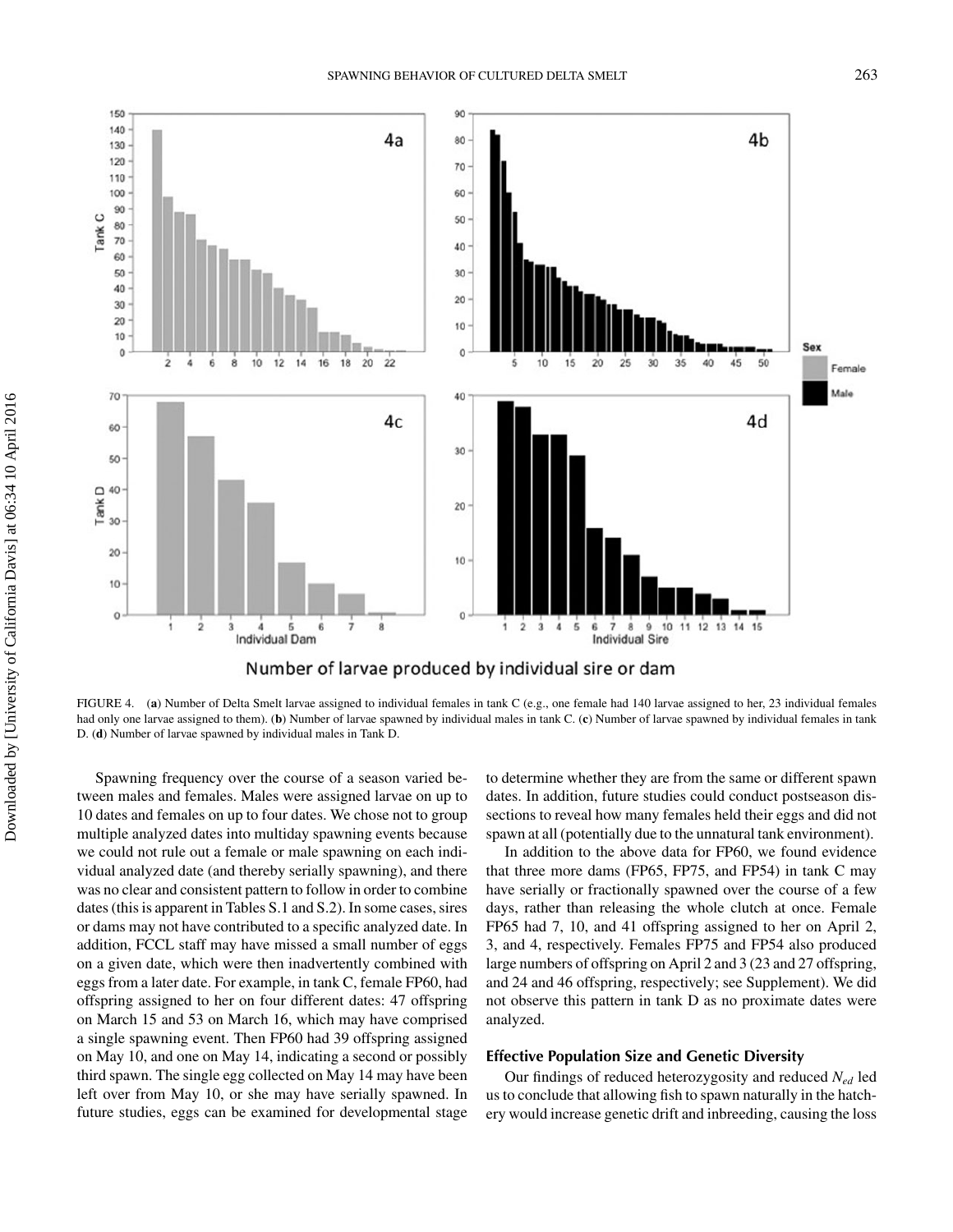TABLE 4. Mean number of alleles per locus  $(N_a)$  in Delta Smelt. Observed heterozygosity  $(H<sub>o</sub>)$  and expected heterozygosity  $(H<sub>e</sub>)$  were calculated using Genalex. Demographic  $N_e$  ( $N_{ed}$ ) was calculated according to equations from Lacy (1989) for tanks where fish were the sex of parents were identified (all parent tanks and tanks C and D). Tank A and tank B parents did not have sex identified, therefore *Ned* was not calculated for their offspring. Values in bold text indicate offspring value significantly different from parent value (*t*-test assuming unequal variances:  $P < 0.001$ ).

| Tank             | Mean $N_a$ | $H_{o}$ | $H_{\scriptscriptstyle e}$ | $N_{ed}$ |
|------------------|------------|---------|----------------------------|----------|
| Tank A parents   | 14.13      | 0.80    | 0.77                       | 22.12    |
| Tank A offspring | 11.81      | 0.77    | 0.76                       |          |
| Tank B parents   | 14.40      | 0.80    | 0.78                       | 20.59    |
| Tank B offspring | 10.67      | 0.77    | 0.76                       |          |
| Tank C parents   | 14.20      | 0.80    | 0.78                       | 16.88    |
| Tank C offspring | 8.90       | 0.74    | 0.68                       | 36.24    |
| Tank D parents   | 12.20      | 0.80    | 0.77                       | 15.89    |
| Tank D offspring | 7.98       | 0.73    | 0.69                       | 12.40    |

of rare alleles and genetic diversity over time (Lacy 1989). It is expected that *Ned* values for offspring from each tank were lower than the actual number of adults that spawned; not all adults spawned, and a small proportion of individuals and pairs contributed the majority of offspring to the next generation. In the mass-spawning Gilthead Seabream *Sparus aurata*, Brown et al. (2005) found a similar reduced  $N_e$  and increased inbreeding due to high variance in family size. Brown et al. (2005) found that lower numbers of males than females spawning also constrained *Ne*.

The rate of inbreeding in tank D when all spawn dates were combined (4.0% per generation) was higher than the value expected in an ideal population (1.56% per generation: Falconer 1989). Tank C had a lower combined  $\Delta F$  (1.0%), though mean  $\Delta F$  per date (9.0%) was still quite high, due to higher variance in family size on each given date. Fessehaye et al. (2006) found a mean  $\Delta F$  of 3% per generation in Nile Tilapia *Oreochromis niloticus* when allowed to spawn naturally.

#### **Mate Choice**

It is unknown whether Delta Smelt select mates in the wild, and if so, whether their selection is based on a morphological or genetic cue that endows offspring with "good genes" (Bateman 1948; Trivers 1972; Brown 1997) that give higher relative fitness to offspring. We did not find evidence that Delta Smelt avoid breeding with siblings during this experiment. However several studies have found that fish species may select mates based on *major histocompatibility complex* (MHC) variation. For example, Landry et al. (2001) found evidence that female Atlantic Salmon *Salmo salar* choose mates with dissimilar MHC genes, but did not practice inbreeding avoidance based on microsatellite data. Forsberg et al. (2007) found that female Brown Trout *S. trutta* were choosing mates with intermediate MHC variation, and Johnson et al. (2010) found that in a wild population of Trinidadian Guppies *Poecilia reticulata*, females both chose and produced more offspring with less-related males. Other studies have found a size-assortative mating system. Bekkevold et al. (2002) found a pattern where certain adults of both sexes have higher reproductive success due to a size-assortative mating system. Further research may reveal whether Delta Smelt are more likely to mate with individuals that have particular morphological, behavioral, or genetic cues.

#### **Management Implications**

Delta Smelt are the subject of considerable legal, regulatory, and scientific efforts dedicated to understanding its life history and habitat needs and improving its status in the wild (Bennett 2005). Spawning is considered one of the most critical life periods in Delta Smelt (Moyle 2002; Bennett 2005) and other annual species. If the wild population continues to decline, steps may be taken to introduce captive individuals into the natural habitat, and the genetic health of captive individuals is critical for reintroduction. To date, the FCCL has served its purpose of maintaining a genetically diverse refuge population of Delta Smelt (Fisch et al. 2013). Its continued success is critical for recovery of the Delta Smelt if reintroduction is necessary.

Since its founding, the FCCL has used the conservative minimum kinship method, incorporation of wild fish, and yearly genetic monitoring to maximize genetic diversity and minimize inbreeding over time (Fisch et al. 2013). However, domestication remains a significant concern. In the case of cultured Delta Smelt, gametes are manually expressed from select females and males, in single pair crosses, preventing natural spawning behaviors such as mate choice, spawn timing (for males), or group spawning dynamics. This relaxes natural selection (Bryant and Reed 1999) by allowing less fit individuals to remain in the population, which can undermine the goal of the conservation hatchery to maintain a population Delta Smelt similar to the wild population and fit for reintroduction if the need arises. Anecdotally, we have observed evidence of domestication in Delta

TABLE 5. Comparison of numbers and proportions of expected number of sibling pairs/total possible number of mating pairs and observed siblings pairs/actual number of mated pairs, chi-square value, and *P*-value of chi-square test for tanks C and D.

| Tank | Expected<br>sibling pairs/possible mating pairs | Observed<br>sibling pairs/actual mated pairs | Chi-square<br>value | P-value |
|------|-------------------------------------------------|----------------------------------------------|---------------------|---------|
| C    | 141/2,368 (5.95%)                               | 11/194(5.67%)                                | 0.028               | 0.870   |
|      | 50/528 (9.47%)                                  | 4/34(11.76%)                                 | 0.208               | 0.660   |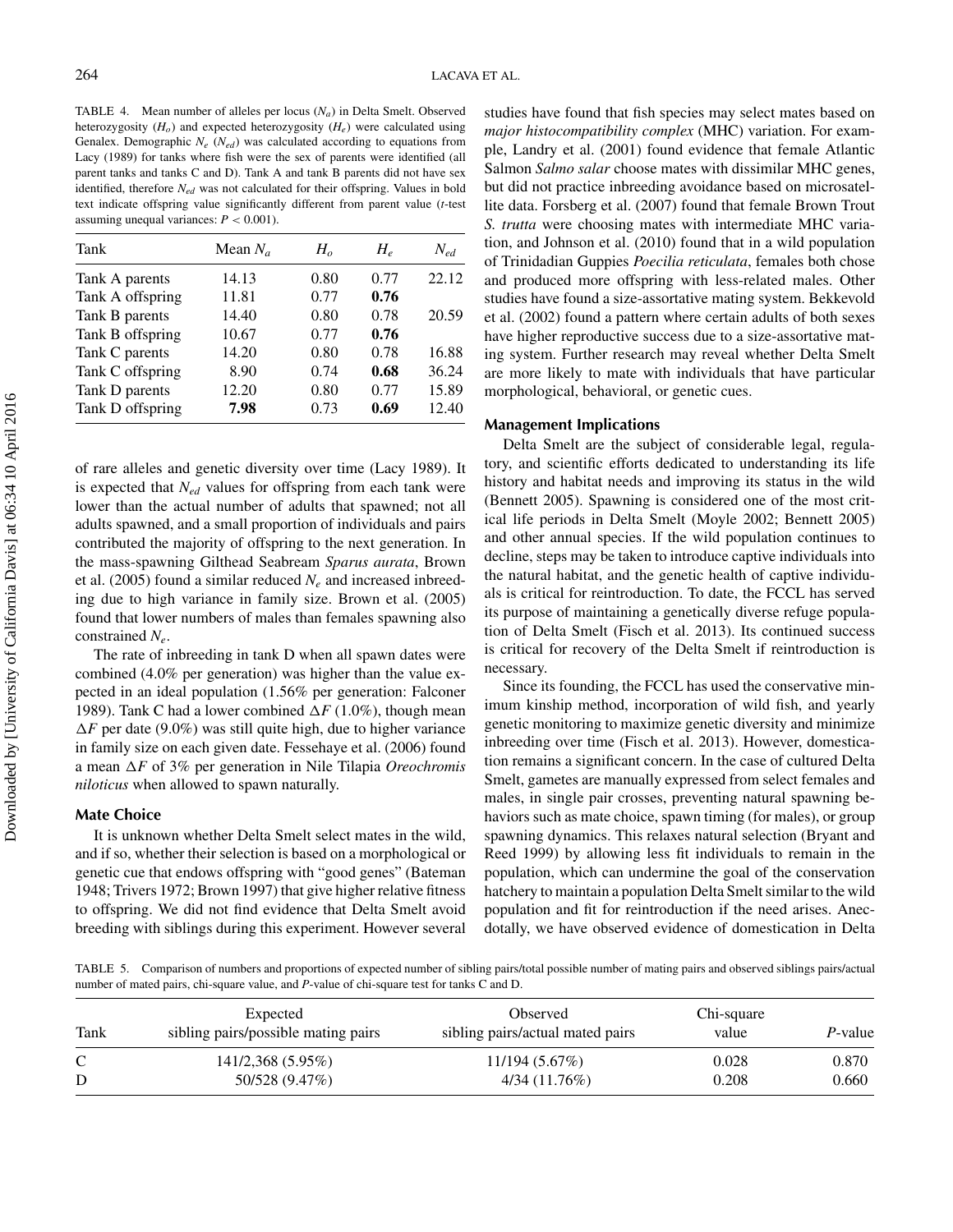Smelt at the FCCL, based on reduced survival of offspring with wild parents to reproductive age relative to those produced by cultured parents (A. J. Finger, unpublished data). This reduction in survival of offspring from wild parents limits the ability of the hatchery to minimize domestication, which can result in rapid fitness declines when hatchery fish are released into the wild (Araki et al. 2008). Indeed, Christie et al. (2012) found that adaptation to captivity occurred in a single generation in steelhead *Oncorhynchus mykiss*. Further studies are required to explore domestication selection in the refuge population and determine how mate choice and nonrandom breeding may interact with fitness of offspring. Our study provides a foundation for future research into reproductive behavior and information on best practices in the conservation hatchery for Delta Smelt.

#### **ACKNOWLEDGMENTS**

The authors thank Andrea Schreier, Alisha Goodbla, and the Genomic Variation Lab for valuable comments, and the FCCL personnel for help in conducting research at the hatchery. Funding for this research was provided by the U.S. Bureau of Reclamation contract R10AC20089.

#### **REFERENCES**

- Allendorf, F. W., and G. Luikart. 2007. Conservation and the genetics of populations. Blackwell Scientific Publications, Oxford, UK.
- Anderson, J. H., P. L. Faulds, W. I. Atlas, and T. P. Quinn. 2013. Reproductive success of captively bred and naturally spawned Chinook Salmon colonizing newly accessible habitat. Evolutionary Applications 6:165–179.
- Araki, H., B. A. Berejikian, M. J. Ford, and M. S. Blouin. 2008. Fitness of hatchery-reared salmonids in the wild. Evolutionary Applications 1:342–355.
- Ballou, J. D. 1984. Strategies for maintaining genetic diversity in captive populations through reproductive technology. Zoo Biology 3:311–323.
- Bateman, A. J. 1948. Intrasexual selection in *Drosophila*. Heredity 2:349–368. Baumsteiger, J., D. M. Hand, D. E. Olson, R. Spateholts, G. FitzGerald, and
- W. R. Ardren. 2008. Use of parentage analysis to determine reproductive success of hatchery-origin spring Chinook Salmon outplanted into Shitike Creek, Oregon. North American Journal of Fisheries Management 28: 1472–1485.
- Bekkevold, D., M. M. Hansen, and V. Loeschcke. 2002. Male reproductive competition in spawning aggregations of cod (*Gadus morhua*, L.). Molecular Ecology 11:91–102.
- Bennett, W. A. 2005. Critical assessment of the Delta Smelt population in the San Francisco Estuary, California. San Francisco Estuary and Watershed Science [online serial] 3(2).
- Brown, C. R., J. A. Woolliams, and B. J. McAndrew. 2005. Factors influencing effective population size in commercial populations of Gilthead Seabream (*Sparus auratus*). Aquaculture 247:219–225.
- Brown, J. L. 1997. A theory of mate choice based on heterozygosity. Behavioral Ecology 8:60–65.
- Bryant, E. H., and D. H. Reed. 1999. Fitness decline under relaxed selection in captive populations. Conservation Biology 13:665–669.
- CDFG (California Department of Fish and Game). 2010. State and federally listed endangered and threatened animals of California. CDFG, Sacramento.
- Chakraborty, R., T. R. Meagher, and P. E. Smouse. 1988. Parentage analysis with genetic markers in natural populations I. The expected proportion of offspring with unambiguous paternity. Genetics 118:527–536.
- Christie, M. R., M. L. Marine, R. A. French, and M. S. Blouin. 2012. Genetic adaptation to captivity can occur in a single generation. Proceedings of the National Academy of Sciences of the USA 109:238–242.
- Falconer, D. S. 1989. Introduction to quantitative genetics, 3rd edition. Pearson, Essex, UK.
- Fessehaye, Y., Z. El-bialy, M. A. Rezk, R. Crooijmans, H. Bovenhuis, and H. Komen. 2006. Mating systems and male reproductive success in Nile Tilapia (*Oreochromis niloticus*) in breeding hapas: a microsatellite analysis. Aquaculture 256:148–158.
- Feyrer, F., K. Newman, M. Nobriga, and T. Sommer. 2010. Modeling the effects of future outflow on the abiotic habitat of an imperiled estuarine fish. Estuaries and Coasts 34:120–128.
- Feyrer, F., M. Nobriga, and T. Sommer. 2007. Multi-decadal trends for three declining fish species: habitat patterns and mechanisms in the San Francisco Estuary, California, U.S.A. Canadian Journal of Fisheries and Aquatic Sciences 64:723–734.
- Fisch, K. M., J. A. Ivy, R. S. Burton, and B. May. 2013. Evaluating the performance of captive breeding techniques for conservation hatcheries: a case study of the Delta Smelt captive breeding program. Heredity 104:92–104.
- Fisch, K. M., J. L. Petersen, M. R. Baerwald, J. K. Pedroia, and B. May. 2009. Characterization of 24 microsatellite loci in Delta Smelt, *Hypomesus transpacificus*, and their cross-species amplification in two other smelt species of the Osmeridae family. Molecular Ecology Resources 9:405–408.
- Forsberg, L. A., J. Dannewitz, E. Peterson, and M. Grahn. 2007. Influence of dissimilarity in the reproductive success and mate choice of Brown Trout – females fishing for optimal MHC dissimilarity. Journal of Evolutionary Biology 20:1859–1869.
- Frankham, R. 2008. Genetic adaptation to captivity in species conservation programs. Molecular Ecology 17:325–333.
- Fraser, D. J. 2008. How well can captive breeding programs conserve biodiversity? A review of salmonids. Evolutionary Applications 1:535–586.
- Gold, J. R., L. Ma, E. Saillant, P. S. Silva, and R. R. Vega. 2008. Genetic effective size in populations of hatchery-raised Red Drum released for stock enhancement. Transactions of the American Fisheries Society 137: 1327–1334.
- Gruenthal, K. M., and M. A. Drawbridge. 2012. Towards responsible stock enhancement: broadcast spawning dynamics and adaptive genetic management in White Seabass aquaculture. Evolutionary Applications 5:405–417.
- Johnson, A. M., G. Chappell, A. C. Price, F. H. Rodd, R. Olendorf, and K. A. Hughes. 2010. Inbreeding depression and inbreeding avoidance in a natural population of Guppies (*Poecilia reticulata*). Ethology 116:448–457.
- Jones, O. R., and J. Wang. 2010. COLONY: a program for parentage and sibship inference from multilocus genotype data. Molecular Ecology Resources 10:551–555.
- Lacy, R. C. 1989. Analysis of founder representation in pedigrees: founder equivalents and founder genome equivalents. Zoo Biology 8:111–123.
- Landry, C., D. Garant, P. Duchesne, and L. Bernatchez. 2001. 'Good genes as heterozygosity': the major histocompatibility complex and mate choice in Atlantic Salmon (*Salmo salar*). Proceedings of the Royal Society B 268: 1279–1285.
- Lindberg, J. C., G. Tigan, L. Ellison, T. Rettinghouse, M. M. Nagel, and K. M. Fisch. 2013. Aquaculture methods for a genetically managed population of endangered Delta Smelt. North American Journal of Aquaculture 75: 186–196.
- Mager, R. C., S. I. Doroshov, J. P. Van Eennaam, and R. L. Brown. 2004. Early life stages of Delta Smelt. Pages 169–180 *in* F. Feyrer, L. R. Brown, R. L. Brown, and J. J. Orsi, editors. Early life history of fishes in the San Francisco Estuary and watershed. American Fisheries Society, Symposium 39, Bethesda, Maryland.
- McAllister, D. E. 1963. A revision of the smelt family, Osmeridae. National Museum of Canada Bulletin 191.
- Morin, P. A., K. K. Martien, F. I. Archer, F. Cipriano, D. Steel, J. Jackson, and B. L. Taylor. 2010. Applied conservation genetics and the need for quality control and reporting of genetic data used in fisheries and wildlife management. Journal of Heredity 101:1–10.
- Moyle, P. B. 2002. Inland fishes of California. University of California Press, Berkeley.